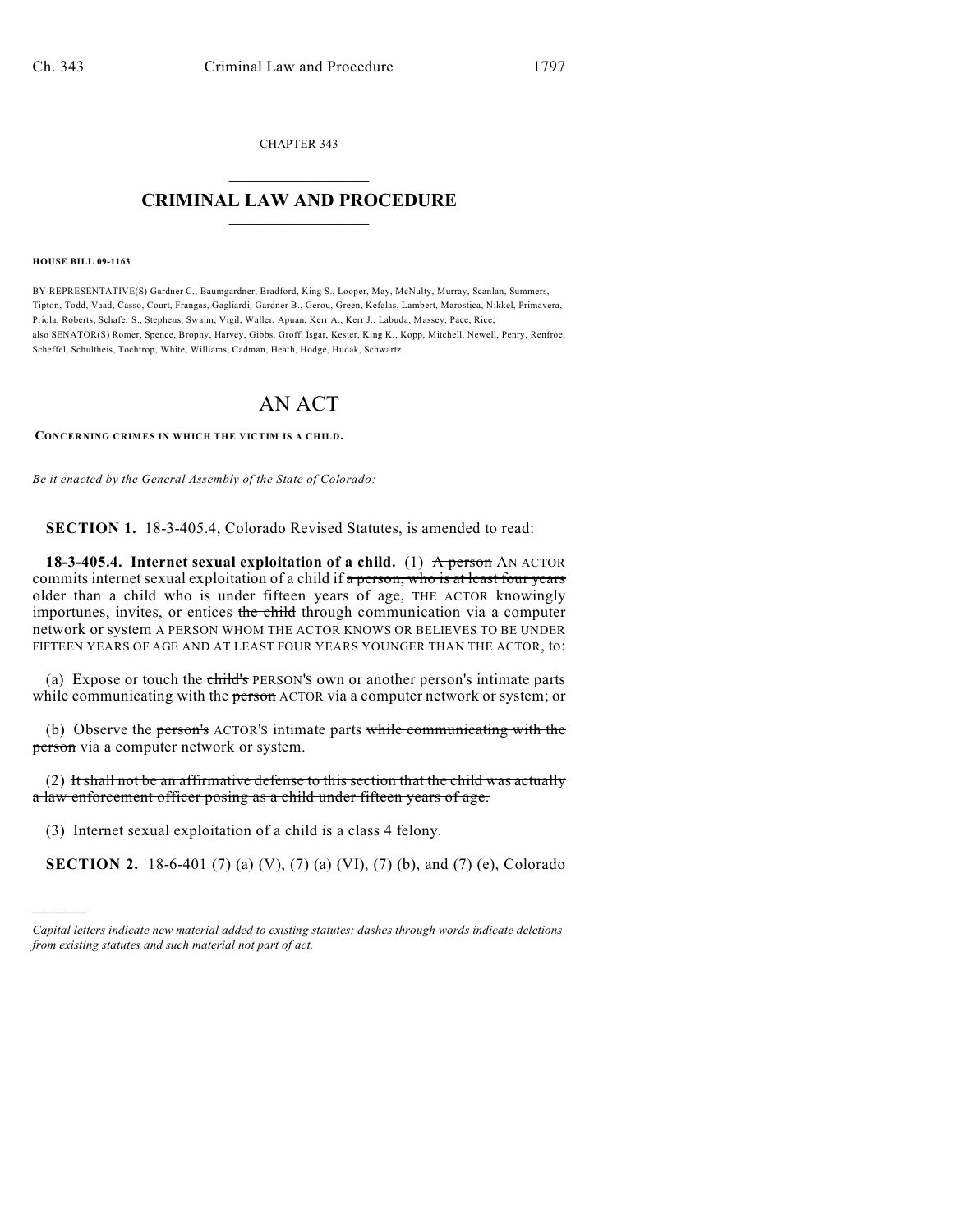Revised Statutes, are amended to read:

**18-6-401. Child abuse.** (7) (a) Where death or injury results, the following shall apply:

(V) When a person acts knowingly or recklessly and the child abuse results in any injury other than serious bodily injury, it is a class 1 misdemeanor; except that, if the underlying factual basis of the child abuse, which would constitute a misdemeanor, has been found by the trier of fact to include one of the acts IT IS COMMITTED UNDER THE CIRCUMSTANCES described in paragraph (e) of this subsection (7), subsequent to a prior conviction under this section, then it is a class 5 felony.

(VI) When a person acts with criminal negligence and the child abuse results in any injury other than serious bodily injury to the child, it is a class 2 misdemeanor; except that, if the underlying factual basis of the child abuse, which would constitute a misdemeanor, has been found by the trier of fact to include one of the acts IT IS COMMITTED UNDER THE CIRCUMSTANCES described in paragraph (e) of this subsection  $(7)$ , subsequent to a prior conviction under this section, then it is a class 5 felony.

(b) Where no death or injury results, the following shall apply:

(I) An act of child abuse when a person acts knowingly or recklessly is a class 2 misdemeanor; except that, if the underlying factual basis of the child abuse, which would constitute a misdemeanor, has been found by the trier of fact to include one of the acts IT IS COMMITTED UNDER THE CIRCUMSTANCES described in paragraph (e) of this subsection  $(7)$ , subsequent to a prior conviction under this section, then it is a class 5 felony.

(II) An act of child abuse when a person acts with criminal negligence is a class 3 misdemeanor; except that, if the underlying factual basis of the child abuse, which would constitute a misdemeanor, has been found by the trier of fact to include one of the acts IT IS COMMITTED UNDER THE CIRCUMSTANCES described in paragraph (e) of this subsection  $(7)$ , subsequent to a prior conviction under this section, then it is a class 5 felony.

(e) If A person WHO HAS PREVIOUSLY BEEN CONVICTED OF A VIOLATION OF THIS SECTION OR OF AN OFFENSE IN ANY OTHER STATE, THE UNITED STATES, OR ANY TERRITORY SUBJECT TO THE JURISDICTION OF THE UNITED STATES THAT WOULD CONSTITUTE CHILD ABUSE IF COMMITTED IN THIS STATE AND WHO commits child abuse by engaging in one of the following acts, then such person shall be punished for a second or subsequent conviction as provided in subparagraph (V) or (VI) of paragraph (a) of this subsection (7) or as provided in subparagraph (I) or (II) of paragraph (b) of this subsection (7) COMMITS A CLASS 5 FELONY IF THE TRIER OF FACT FINDS THAT THE NEW OFFENSE INVOLVED ANY OF THE FOLLOWING ACTS:

(I) THE DEFENDANT, WHO WAS IN A POSITION OF TRUST, AS DESCRIBED IN SECTION 18-3-401 (3.5), IN RELATION TO THE CHILD, PARTICIPATED IN a continued pattern of conduct that results in RESULTED IN THE CHILD'S malnourishment or lack of FAILED TO ENSURE THE CHILD'S ACCESS TO proper medical care; of the child;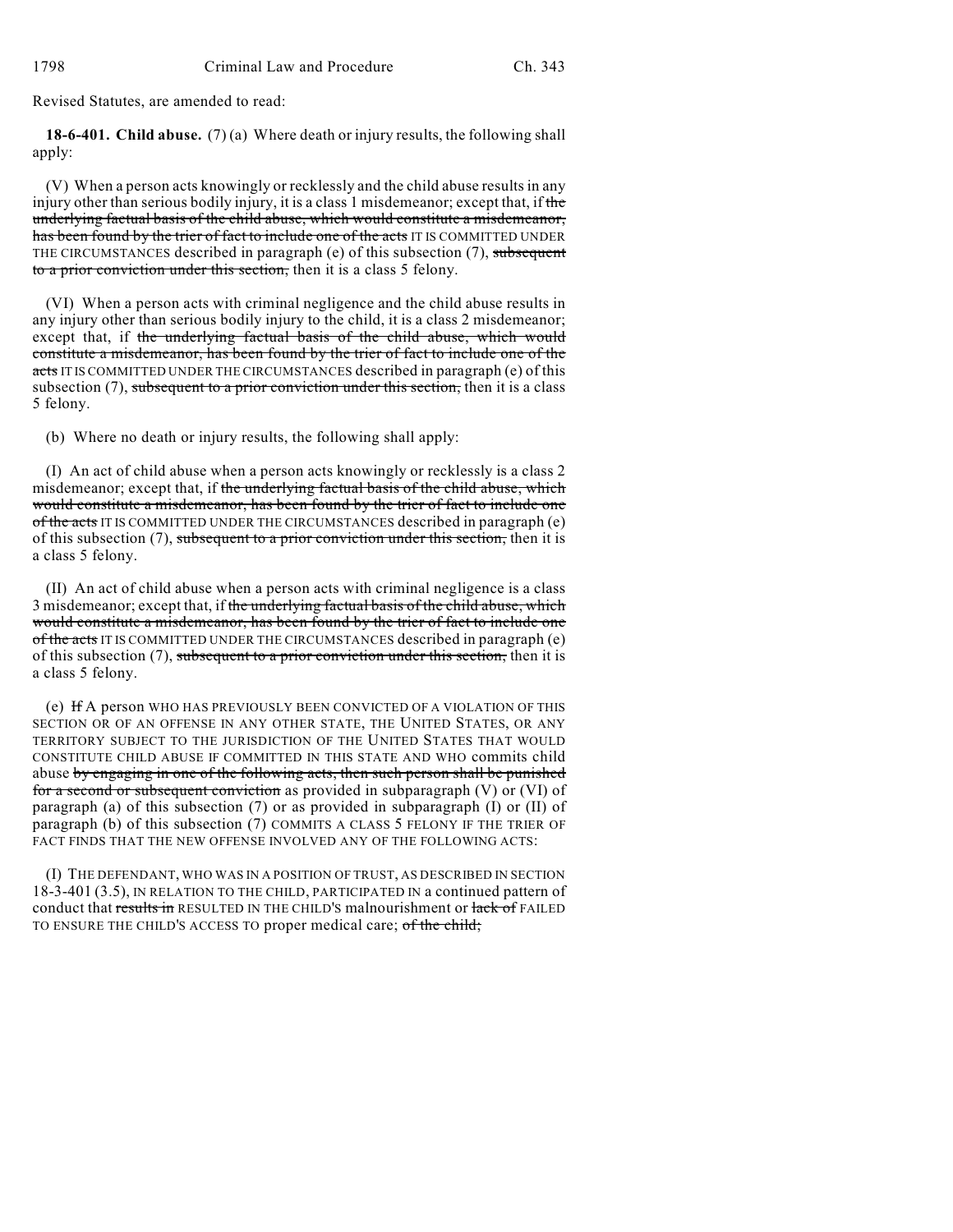(II) THE DEFENDANT PARTICIPATED IN a continued pattern of cruel punishment or unreasonable isolation or confinement of the child;

(III) THE DEFENDANT MADE repeated threats by such person, of harm or death to the child or to a significant person in the child's life, which threats are WERE made in the presence of the child;

(IV) THE DEFENDANT COMMITTED a continued pattern of acts of domestic violence, committed by such person, as that term is defined in section 18-6-800.3, in the presence of the child; or

(V) THE DEFENDANT PARTICIPATED IN a continued pattern of extreme deprivation of hygienic or sanitary conditions in the child's daily living environment.

**SECTION 3.** 18-6-403 (2) (i) and (5), Colorado Revised Statutes, are amended, and the said 18-6-403 (2) is further amended BY THE ADDITION OF A NEW PARAGRAPH, to read:

**18-6-403. Sexual exploitation of children.** (2) As used in this section, unless the context otherwise requires:

(j) "Sexually exploitative material" means any photograph, motion picture, VIDEO, video tape, print, negative, slide, or other mechanically, electronically, chemically, or digitally reproduced visual material that depicts a child engaged in, participating in, observing, or being used for explicit sexual conduct.

(k) "VIDEO", "VIDEO TAPE", OR "MOTION PICTURE" MEANS ANY MATERIAL THAT DEPICTS A MOVING IMAGE OF A CHILD ENGAGED IN, PARTICIPATING IN, OBSERVING, OR BEING USED FOR EXPLICIT SEXUAL CONDUCT.

(5) (a) The EXCEPT AS PROVIDED IN PARAGRAPH (b) OF THIS SUBSECTION (5), sexual exploitation of a child is a class 3 felony. except that sexual exploitation of a child by possession of sexually exploitative material pursuant to paragraph (b.5) of subsection  $(3)$  of this section is a class 6 felony, but a second or subsequent offense by such possession or a first or subsequent offense of possession of more than twenty different items qualifying as sexually exploitative material is a class 4 felony.

(b) SEXUAL EXPLOITATION OF A CHILD BY POSSESSION OF SEXUALLY EXPLOITATIVE MATERIAL PURSUANT TO PARAGRAPH (b.5) OF SUBSECTION (3) OF THIS SECTION IS A CLASS 6 FELONY; EXCEPT THAT SAID OFFENSE IS A CLASS 4 FELONY IF:

(I) IT IS A SECOND OR SUBSEQUENT OFFENSE; OR

(II) THE POSSESSION IS OF A VIDEO, VIDEO TAPE, OR MOTION PICTURE OR MORE THAN TWENTY DIFFERENT ITEMS QUALIFYING AS SEXUALLY EXPLOITATIVE MATERIAL.

**SECTION 4. Effective date - applicability.** This act shall take effect July 1, 2009, and shall apply to offenses committed on or after said date.